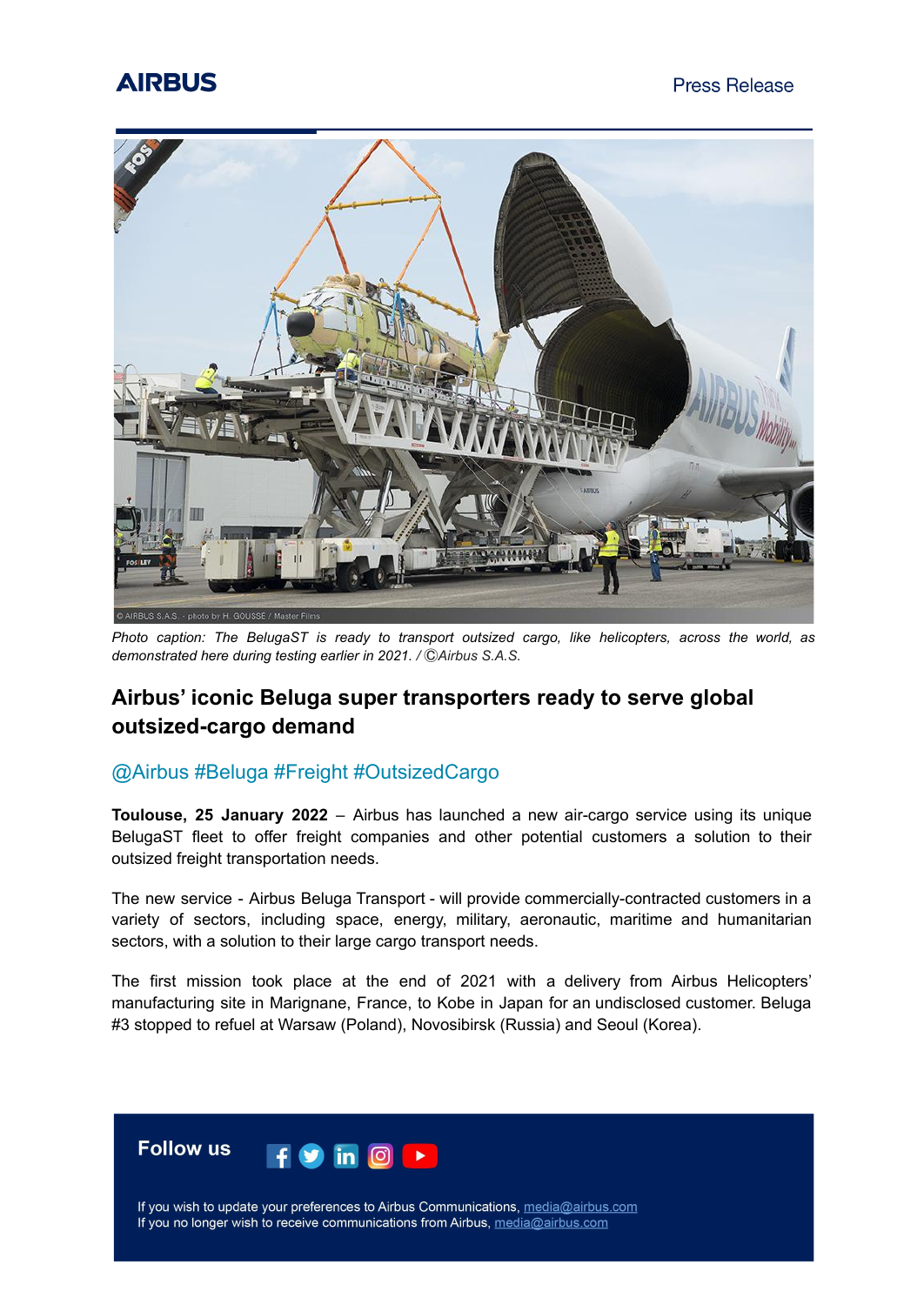Phillippe Sabo, Head of ATI and Air Oversize Transport at Airbus, said: "The Beluga's wider cross-section will open up new markets and new logistical possibilities for customers. In the case of loading helicopters - not having to dismantle them first - really is a plus. Similarly, the largest commercial aircraft engines can be accommodated in a fully-dressed configuration."

Based on the A300-600 design, the five-strong BelugaST fleet, which has until now been the backbone of Airbus' inter-site transportation of large aircraft sections, are being replaced by six new-generation BelugaXLs to support Airbus' ramp-up of its airliner production.

The new Airbus Beluga Transport service can cater for a multitude of possible market applications since the planes possess the world's largest interior cross-section of any transport aircraft, accommodating outsized cargo of up to 7.1m in width and 6.7m in height.

In the near future, once Airbus has commissioned all six new BelugaXLs, the fully-released BelugaST fleet will be handed over to a newly-created, subsidiary airline with its own Air Operator Certificate (AOC) and staff. Philippe Sabo added: "The new airline will be flexible and agile to address the needs of external worldwide markets."

To maximise the BelugaST's turnaround capability for its targeted international customer base, new loading techniques and equipment are being developed for the operation. These solutions include an automated On-Board Cargo Loader (OBCL) for missions where a loading/unloading platform is not available at the origin or destination airport.



Photo caption: Beluga #3 stopped off at Novosibirsk Airport in Russia to refuel before heading to its final *destination in Kobe, Japan. /* Ⓒ*Airbus S.A.S.*